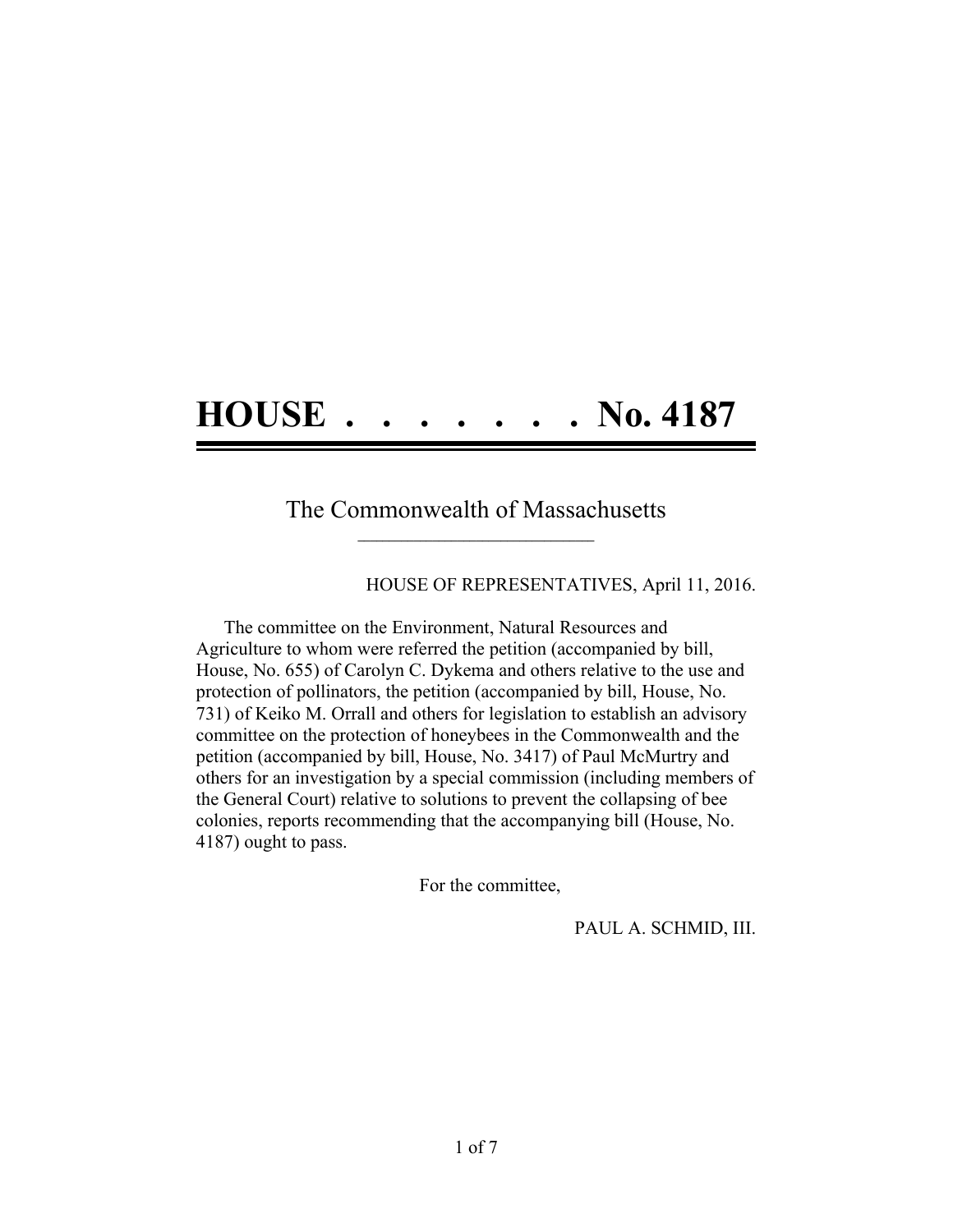## The Commonwealth of Massachusetts

**In the One Hundred and Eighty-Ninth General Court (2015-2016) \_\_\_\_\_\_\_\_\_\_\_\_\_\_\_**

**\_\_\_\_\_\_\_\_\_\_\_\_\_\_\_**

An Act protecting Massachusetts pollinators.

Be it enacted by the Senate and House of Representatives in General Court assembled, and by the authority *of the same, as follows:*

| 1              | SECTION 1. Section 1 of chapter 132B of the General Laws, as appearing in the 2014                  |
|----------------|-----------------------------------------------------------------------------------------------------|
| 2              | Official Edition, is hereby amended by inserting after the definition of "Agricultural"             |
| 3              | commodity" the following definition:-                                                               |
| $\overline{4}$ | "Agricultural use", the spraying, release, deposit or application of a neonicotinoid on land        |
| 5              | which is in agricultural use, as defined in section 1 of chapter 61A.                               |
| 6              | SECTION 2. Said section 1 of said chapter 132B, as so appearing, is hereby further                  |
| 7              | amended by inserting after the definition of "Anti-microbial pesticide", the following definition:- |
| 8              | "Blooming season," the period of the calendar year in which blooming or flowering                   |
| 9              | plants are actively blooming                                                                        |
| 10             | SECTION 3. Said section 1 of said chapter 132B, as so appearing, is hereby further                  |
| 11             | amended by inserting after the definition of "Fungi", the following definition:-                    |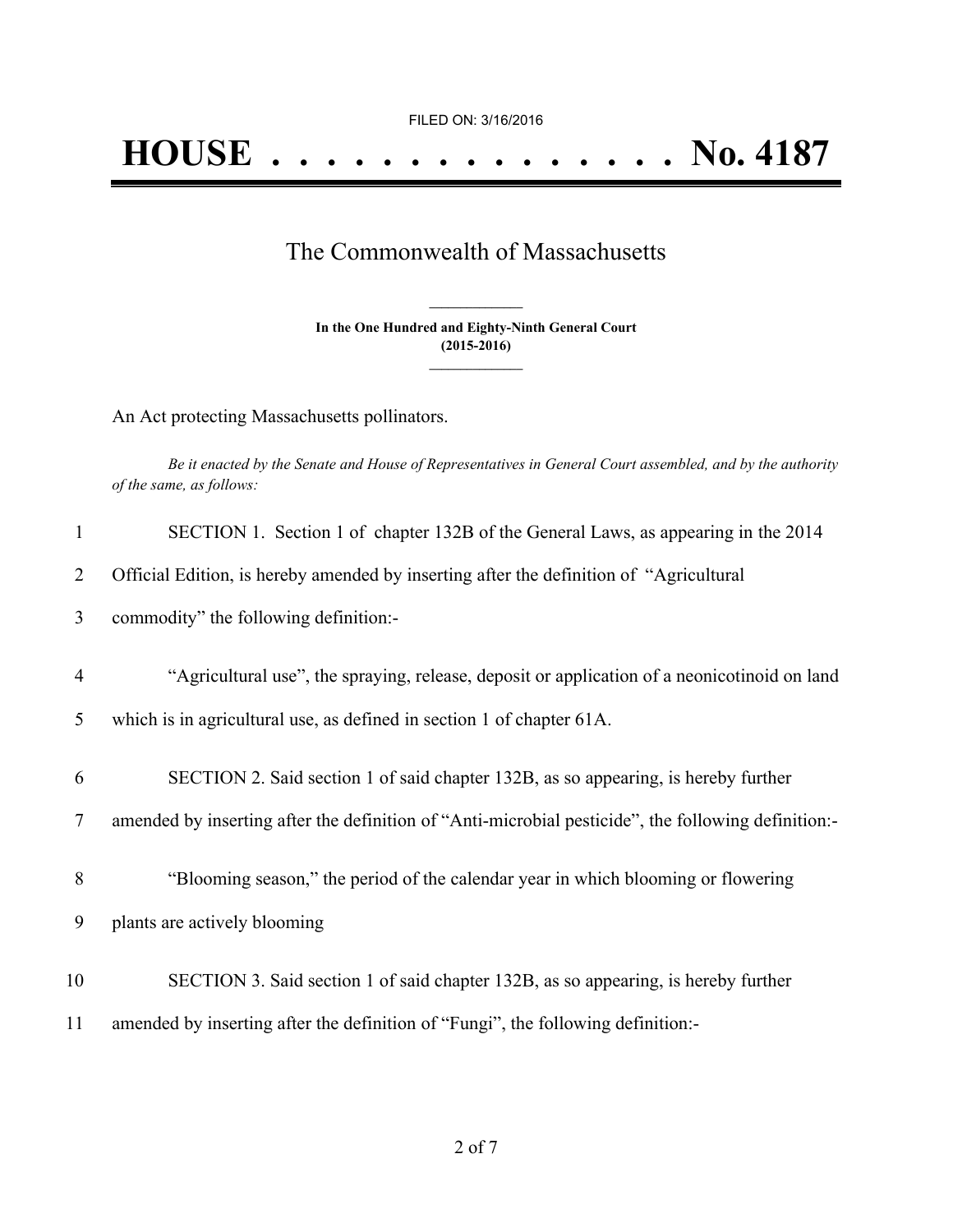| 12 | "Horticultural use", the spraying, release, deposit or application of a neonicotinoid on        |
|----|-------------------------------------------------------------------------------------------------|
| 13 | land which is in horticultural use, as defined in section 2 of chapter 61A.                     |
| 14 | SECTION 4. Said section 1 of said chapter 132B, as so appearing, is hereby further              |
| 15 | amended by inserting after the definition of "Nematode" the following definition:-              |
| 16 | "Neonicotinoid," a pesticide belonging to the neonicotinoid class of chemicals which act        |
| 17 | selectively on nicotine acetylcholine receptors of organisms, including but not limited to,     |
| 18 | imidacloprid, acetamiprid, clothianidin, dinotefuran, nithiazine, nitenpyram, thiacloprid, and  |
| 19 | thiamethoxam and any other pesticide identified as a neonicotinoid by the United States         |
| 20 | Environmental Protection Agency or designated as a neonicotinoid by the pesticide board         |
| 21 | subcommittee, established pursuant to section 3A, in accordance with section 6L. Neonicotinoids |
| 22 | are absorbed into plant tissue and can be present in pollen and nectar, making them potentially |
| 23 | toxic to pollinators.                                                                           |
| 24 | SECTION 5. Section 6 of said chapter 132B, as so appearing, is hereby amended by                |
| 25 | inserting after the second paragraph the following paragraph:-                                  |
| 26 | No person shall distribute a neonicotinoid pesticide, or any substance containing a             |
| 27 | neonicotinoid pesticide, for agricultural or horticultural use, excluding neonicotinoid-treated |
| 28 | nursery plants, to any person other than a certified commercial applicator, a certified private |
| 29 | applicator, or a licensed applicator.                                                           |
| 30 | SECTION 6. Said chapter 132B is hereby further amended by inserting after section 6K            |

the following section:-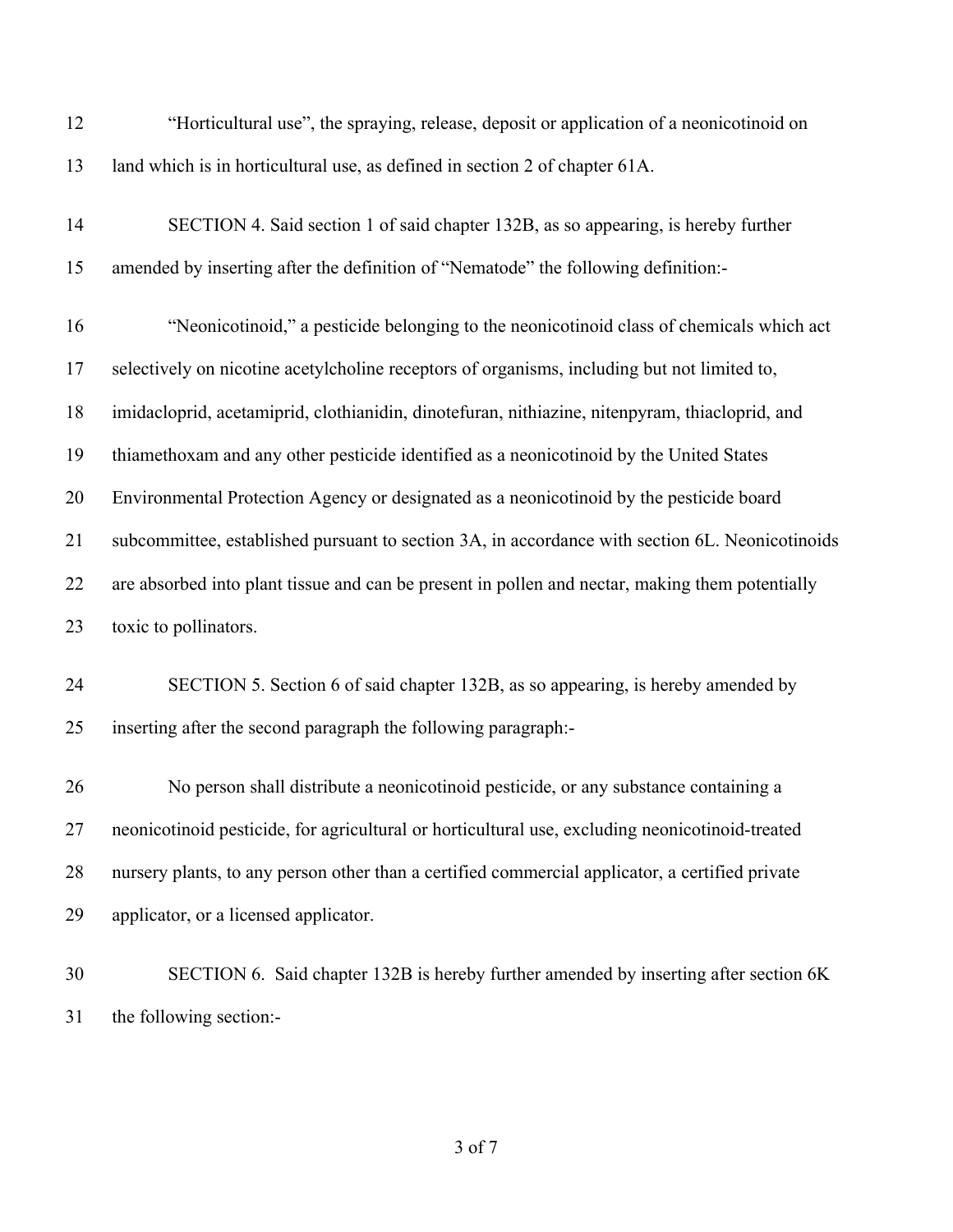Section 6L. (a) Neonicotinoids shall not be sprayed, released, deposited or applied on any property within the commonwealth, except as follows:-

 (1) During the blooming season, neonicotinoids shall be used for agricultural and horticultural uses only.

 (2) A neonicotinoid used during the blooming season for agricultural or horticultural uses shall only be sprayed, released, deposited or applied by certified commercial applicator, certified private applicator or licensed applicator who has received a certificate of training pursuant to the fourth paragraph of section 10

 (3) On any date outside of the blooming season, neonicotinoids shall only be sprayed, released, deposited or applied by a certified commercial applicator, a certified private applicator, or a licensed applicator.

 (b) Prior to spraying, releasing, depositing or applying any neonicotinoid in accordance with subsection (a), a certified commercial applicator, certified private applicator or licensed applicator shall provide the owner of the property on which the neonicotinoid is to be so used with: (i) information on the risks associated with its use, including, but not limited to, its potential effects on the central nervous system of pollinators and non-target organisms and an overview of the effects of neonicotinoids on honeybees; (ii) a list of alternative non- neonicotinoid products; and (iii) an acknowledgment signifying that the owner has received and understands this information. The informational materials, list and acknowledgement required by this subsection shall be in a form prescribed by the department. This subsection shall not apply to any certified commercial applicator, certified private applicator, or licensed applicator so using a neonicotinoid on property which he or she owns.

of 7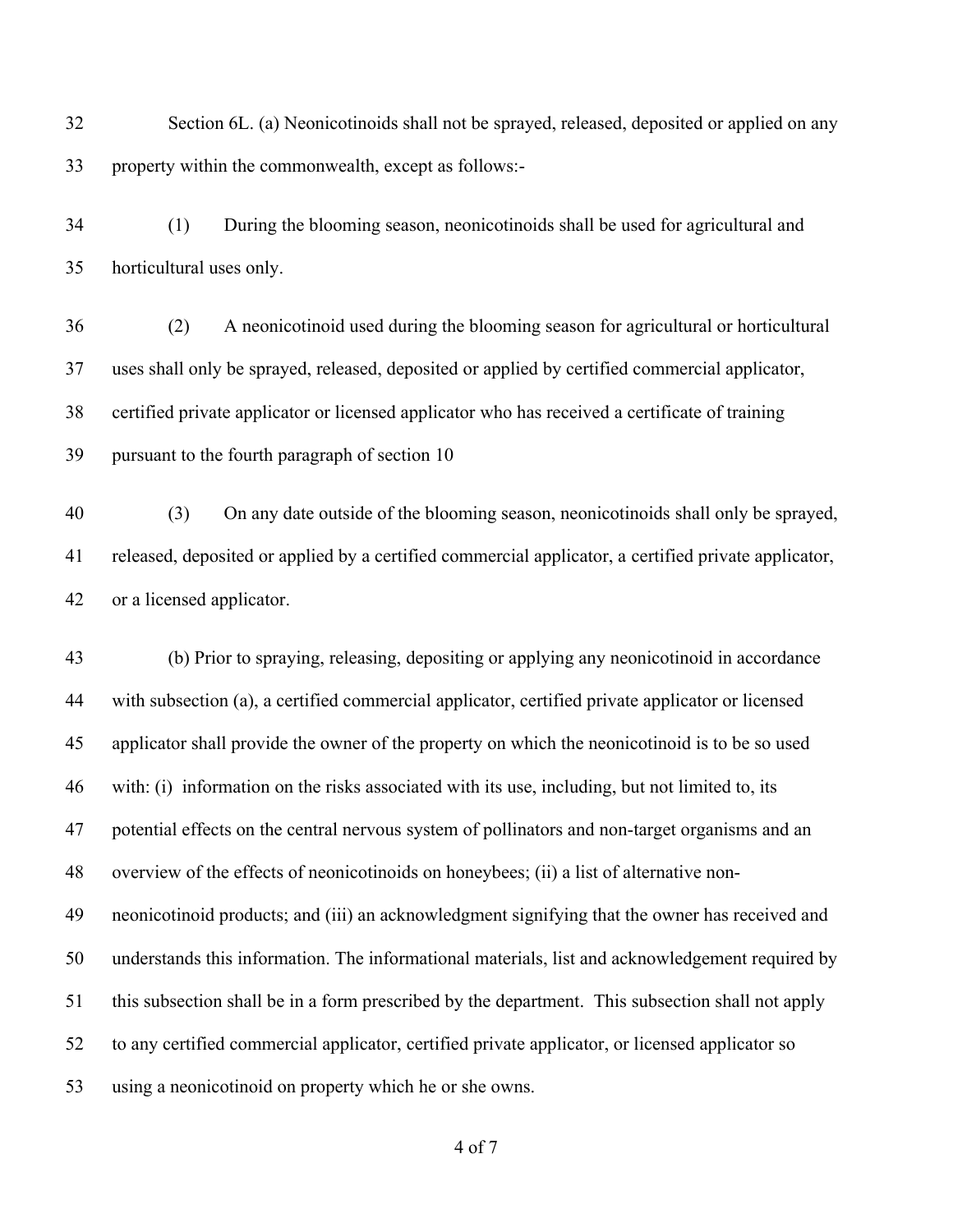| 54 | (c) No blooming or flowering plant, plant material or seed that has been treated with a              |
|----|------------------------------------------------------------------------------------------------------|
| 55 | neonicotinoid shall be sold within the commonwealth unless it is clearly and conspicuously           |
| 56 | labeled as having been treated with a neonicotinoid and includes a brief description of the risks    |
| 57 | to pollinators and other non-target organisms associated with the use of neonicotinoids.             |
| 58 | SECTION 7. Section 10 of said chapter 132B, as so appearing, is hereby amended by                    |
| 59 | inserting after the third paragraph, the following paragraph:-                                       |
| 60 | The department shall require that any certified commercial applicator, certified private             |
| 61 | applicator, or licensed applicator who will use neonicotinoids pursuant to paragraph (1) of          |
| 62 | subsection (a) of section 6L satisfactorily completes training on the risks associated with the use  |
| 63 | of neonicotinoids and the proper techniques to use in order to minimize those risks. The             |
| 64 | department shall integrate said neonicotinoid training into the current licensing and certification  |
| 65 | process to create a streamlined process for existing certified commercial applicators, certified     |
| 66 | private applicators, or licensed applicators.                                                        |
| 67 | SECTION 8. Section 14 of said chapter 132B, as appearing in the 2010 Official Edition,               |
| 68 | is hereby amended by inserting after the word "inclusive", in line 9, the following words:-          |
| 69 | , section 6L.                                                                                        |
| 70 | SECTION 9. The department of agricultural resources shall work with The Center for                   |
| 71 | Agriculture, Food and the Environment at University of Massachusetts in Amherst in order to          |
| 72 | develop the training required by section 4 on or before January 1, 2017. Such training may, if       |
| 73 | practicable, include the attendance of any existing courses, programs or initiatives at said center. |
| 74 | SECTION 10. (a) That a special commission, to consist of: 1 member of the senate to be               |
| 75 | appointed by the Senate President, 1 member of the house of representatives to be appointed by       |
|    |                                                                                                      |

of 7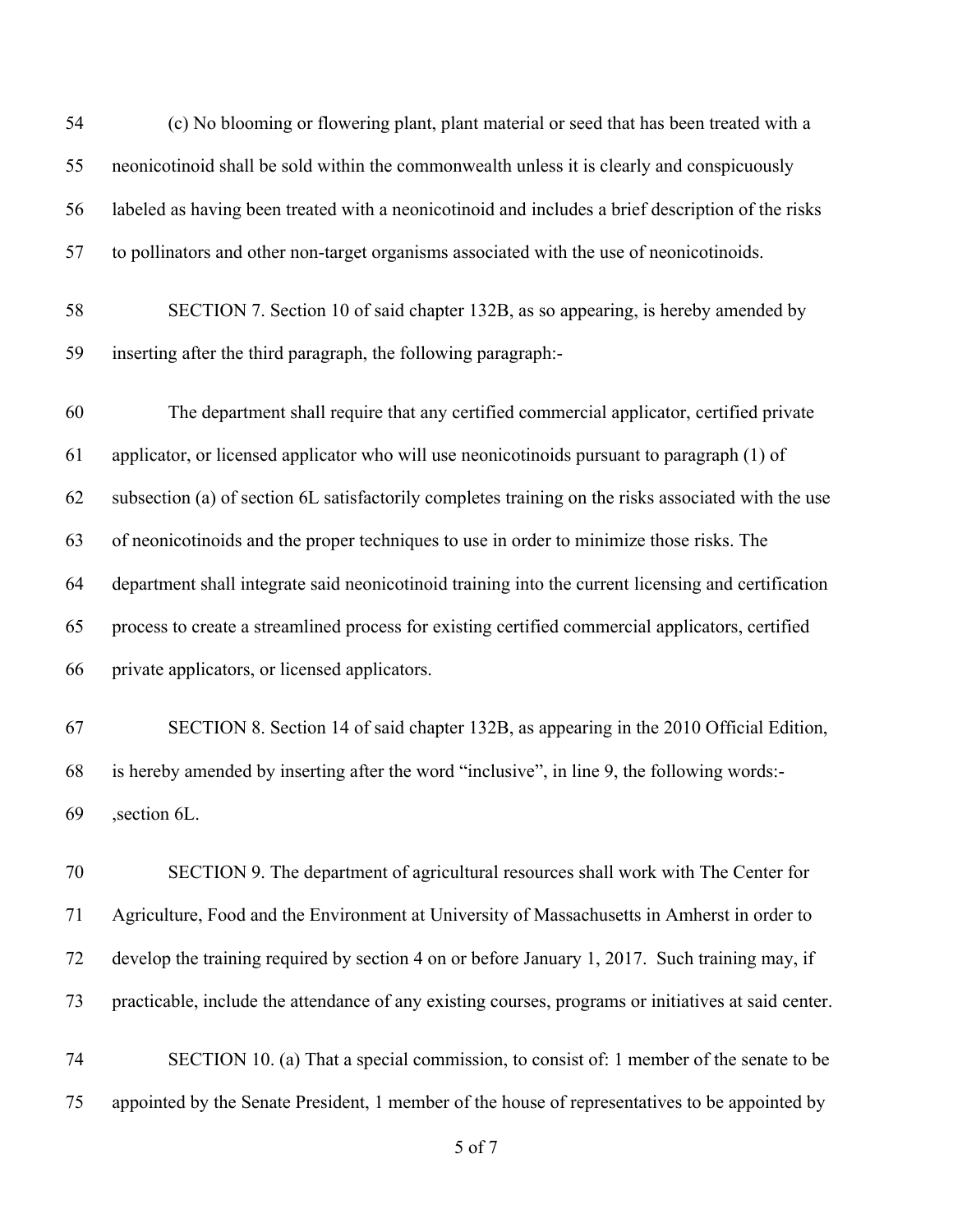the Speaker, 1 member of the senate appointed by the Senate Minority Leader, 1 member of the house of representatives appointed by the House Minority Leader, and the secretary of energy and environmental affairs, or a designee who shall serve as chair and 5 persons to be appointed by the Governor, 1 of whom shall be a university faculty member specializing in the science of pollinator health; 1 of whom shall represent an advocacy group for nurseries, greenhouse 81 producers or lawn care specialists; 1 of whom shall represent an advocacy group for farmers; 1 of whom shall represent an advocacy group for organic farmers; 1 of whom shall represent an advocacy group for cranberry producers, and 6 persons to be appointed by the Attorney General, 1 of whom shall represent an advocacy group dedicated to the protection of pollinators and invertebrates; 1 of whom shall represent an advocacy group dedicated to environmental protection; 1 of whom shall be a commercial beekeeper; 1 of whom is certified as a master gardener, representing the public; and 2 of whom shall be beekeepers, representing the County Beekeeping Associations, is hereby established pursuant to section 2A of chapter 4 for the purpose of making an investigation and study of methods and solutions to protect and promote pollinators health. Said special commission shall be appointed not later than 6 months after the passage of this act.

- (b) The special commission shall undertake activities to examine issues relevant to pollinator health, including:
- (i) studying current regulations in Massachusetts and from other states and countries related to pollinators and pollinator health;
- (ii) studying public education and outreach plans regarding pollinator health that have been successful in other states;

of 7